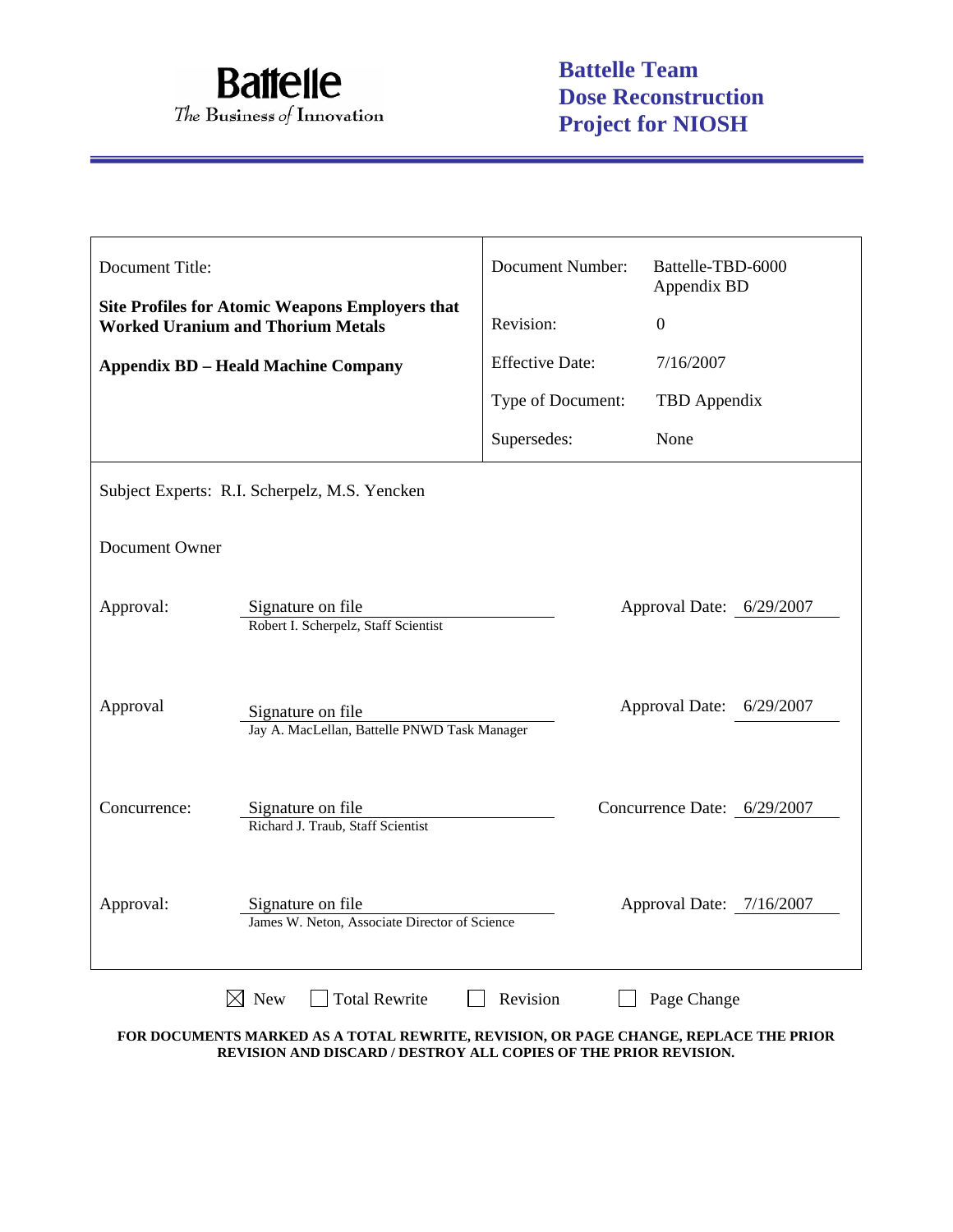| Document No. Battelle-TBD-6000; | Revision No. 0 | Effective Date: 7/16/2007 | Page 2 |
|---------------------------------|----------------|---------------------------|--------|
| Appendix BD                     |                |                           |        |

# **Heald Machine Company**

# **BD.1 Introduction**

This document serves as an appendix to Battelle-TBD-6000, Site Profiles for Atomic Weapons Employers that Worked Uranium and Thorium Metals. This appendix describes the results of document research specific to this site. Where specific information is lacking, research into similar facilities described in the body of this Site Profile is used.

# **BD.2 Site Description**

The Heald Machine Company located in Worcester, Massachusetts was subcontracted in June 1959 by National Lead of Ohio (NLO) to produce 1 precision drilling machine to perform centerless grinding of uranium slugs. The contract included a performance test of the drilling machine before delivery to NLO, the test to be performed at Heald Machine Company. This acceptance test occurred on one occasion over 4 days.

## **BD.2.1 Site Activities**

In May, 1960 an engineering acceptance test was conducted at Heald Machine Company to demonstrate the capability of a "multi-bore" drilling machine to drill four uranium slugs at a time. 100 solid uranium cylinder test pieces were contracted to be run, provided by NLO, along with the drill bits. There are no records of the actual number tested. There also are no records of any other work involving uranium at this site other than the May 1960 period. The actual test dates where uranium was processed are May 17-19, 1960. Decontamination was conducted from May 19-20, 1960, and is described as having no contamination above background level.

### *Campaign Process Details*

Weeks prior to the tests with uranium, an engineer from NLO visited Heald Machine and observed the operation of the precision drilling machine, confirming its proper operation using cast iron slugs.

March 16,1960: Background air sampling was also performed on this date.

May 17-19, 1960: The slug drilling test commenced and continued until noon on Thursday, May 19. Air samples were collected on May 18 during the test. The drilling machine was partially decontaminated and the floor vacuumed at the end of each working period. The drilling machine was located in an unventilated enclosure. Air monitoring results were essentially the same as the background samples collected prior to these tests.

May 19-20, 1960: Full decontamination of the area and equipment was performed. All coolant with chips was collected and sealed in 30 gallon drums which were packed into 55 gal drums and returned to NLO. A survey of the area and equipment was performed to confirm no radiation levels above background. This work was completed at 3 PM on the  $20<sup>th</sup>$ . All materials associated with the test were under the control of NLO and returned to NLO.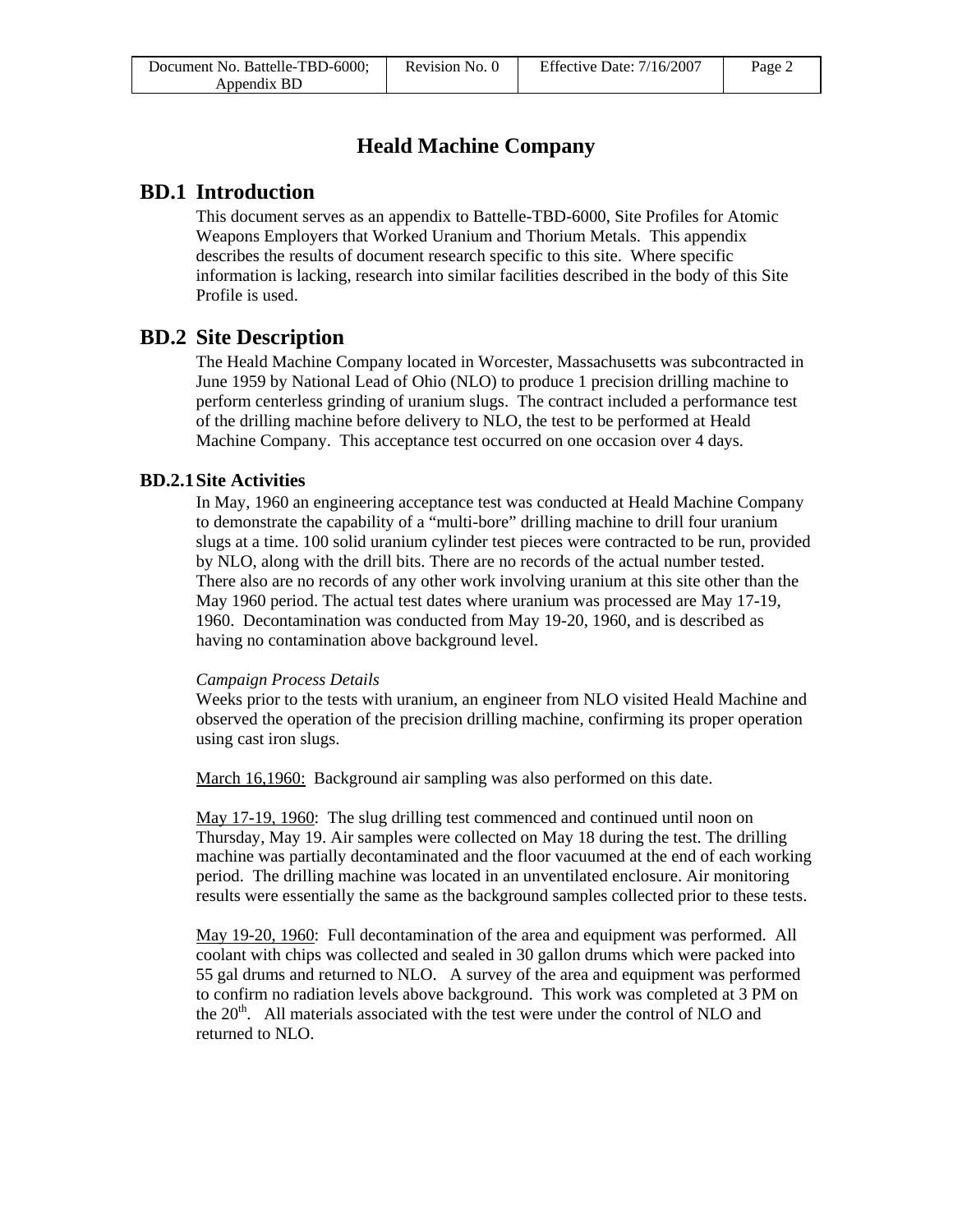| Document No. Battelle-TBD-6000; | Revision No. 0 | Effective Date: $7/16/2007$ | Page 3 |
|---------------------------------|----------------|-----------------------------|--------|
| Appendix BD                     |                |                             |        |

### **BD.2.2 Job Categories**

Each claim will be evaluated to determine the most appropriate Job Category from the list below.

MACHINING – Centerless Grinding (1960)

| Plant Floor High          | (Involved directly in operations—dose based on site specific data) |
|---------------------------|--------------------------------------------------------------------|
| Plant Floor Low           | (Involved in support of operations—dose based on 50% of plant      |
|                           | floor high above)                                                  |
| Supervisor                | (Assumed to spend some time in the production areas—internal dose  |
|                           | based on 25% of plant floor high above)                            |
| Clerk                     | (Assumed to have minimal exposure—dose based on exposure to        |
|                           | 2.5% of plant floor high above)                                    |
| Employed after AWE period |                                                                    |
|                           | Assumed to have no exposure based upon FUSRAP surveys.             |
|                           |                                                                    |

# **BD.3 Occupational Medical Dose**

No information regarding occupational medical dose specific to Heald Machine Company was found. Information to be used in dose reconstructions for which no specific information is available is provided in ORAUT-OTIB-0006, the dose reconstruction project technical information bulletin covering diagnostic x-ray procedures.

## **BD.4 Occupational Internal Dose**

Air monitoring data are available from two air sampling campaigns, pre- and postengineering acceptance test. Samples were collected by National Lead of Ohio. All samples were general area samples. There is a summary report which discusses the engineering test and the results of the air monitoring. The conclusions of the report state that the air monitoring results were not significantly different from the background levels measured two months previously when no uranium was present and that after decontamination and a radiation survey there was no residual radiation contamination above background levels. The background-corrected geometric mean air concentration during the machining test was  $0.42 \text{ dpm/m}^3$ .

The operation occurred in an enclosure with no ventilation. Metalworking fluids were employed.

These values were used to derive the inhalation values presented in Table BD.1. The values in the table present these values as a pCi per calendar day inhalation. These values were used to determine an ingestion intake in accordance with this TBD. Those values are presented as a pCi per calendar day ingestion in Table BD.2.

# **BD.5 Occupational External Dose**

No data were found in the Site Research database related to occupational external dose during AWE work. The work performed at Heald Machine Company involved a 3-day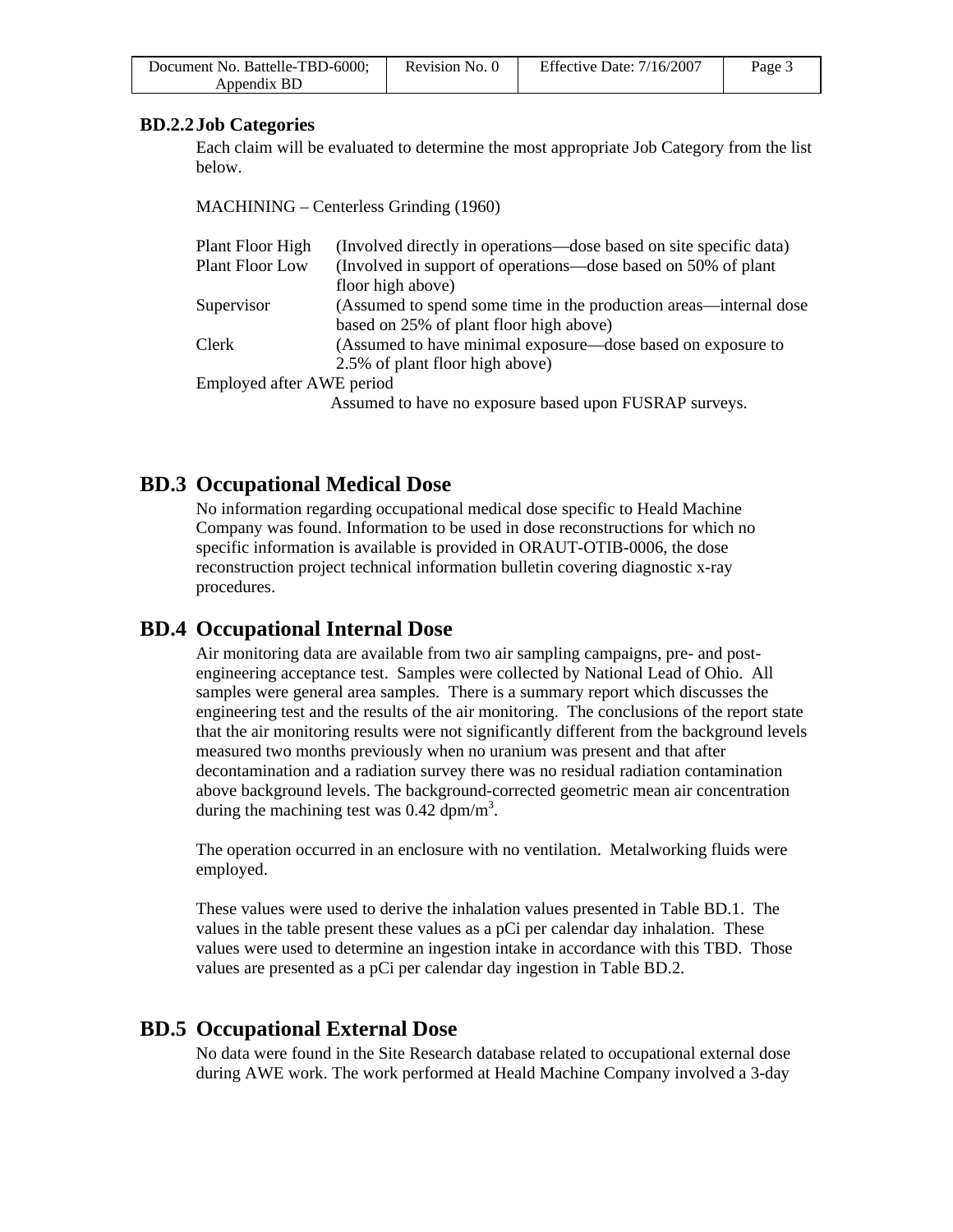| Document No. Battelle-TBD-6000; | Revision No. 0 | Effective Date: 7/16/2007 | Page 4 |
|---------------------------------|----------------|---------------------------|--------|
| Appendix BD                     |                |                           |        |

centerless grinder engineering performance test and 1 day of decontamination. Therefore, the external dose values in the TBD for centerless grinding should be used.

Tables BD.4 and BD.5 present these values as a mrem per calendar day value to be used for each calendar year listed.

# **BD.6 Residual Contamination**

On May 19  $\&$  20, 1960, after the engineering performance test had been completed a complete decontamination of the machine and surrounding area was performed. A radiation survey showed no radiation present above background levels. In 1990, the Department of Energy formally eliminated Heald Machine Company from the list of FUSRAP sites. It was deemed unlikely that any significant residual contamination was present due to the small quantities handled and the documented decontamination efforts, therefore there was little potential for exposure to residual contamination<sup>2</sup>.

# **BD.7 References**

- 1. DOE Office of Health, Safety and Security, EEOICPA web site. http://www.hss.energy.gov/healthsafety/fwsp/advocacy/faclist/findfacility.cfm
- 2. Report on Residual Radioactive and Beryllium Contamination at Atomic Weapons Employer Facilities and Beryllium Vender Facilities. http://www.cdc.gov/niosh/ocas/pdfs/tbd/rescon/rcontam1206.pdf &

http://www.cdc.gov/niosh/ocas/pdfs/tbd/rescon/appen-a2.pdf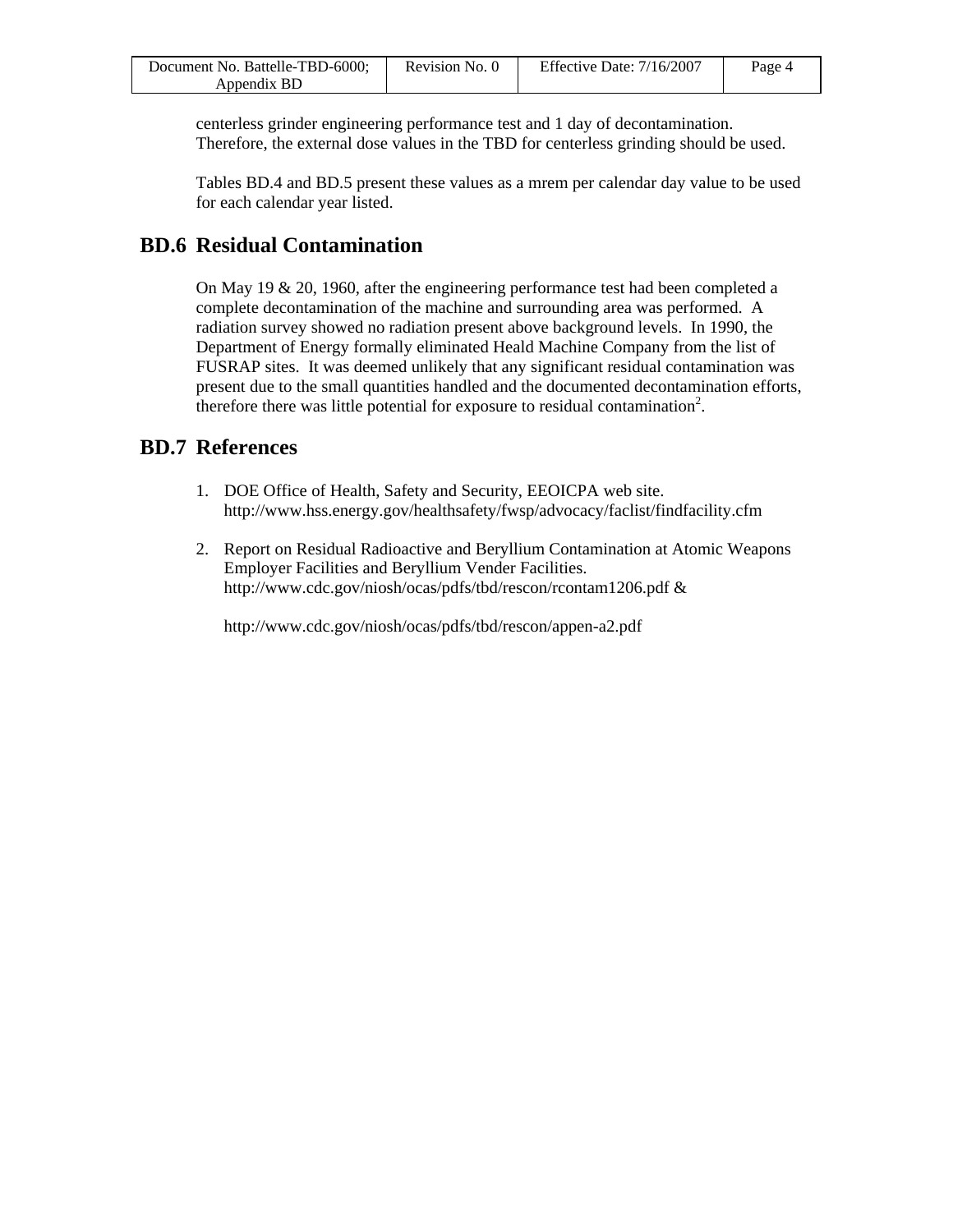| <b>TBD-6000:</b><br>Appendix BD<br>Battelle-T<br>Document No. | Revision<br>`No. U | ′2007<br>Date:<br>u fective :<br>ำเธ⊭ | Page |
|---------------------------------------------------------------|--------------------|---------------------------------------|------|
|---------------------------------------------------------------|--------------------|---------------------------------------|------|

#### **Table BD.1 INTERNAL DOSE PATHWAYS - Inhalation of Airborne Radionuclides**

### **Assumptions:**

Operational Period Daily Weighted Average Air Concentration, Plant Floor High: 0.42 dpm/m<sup>3</sup>

Residual Period Daily Weighted Average Air Concentration: 0 dpm/m<sup>3</sup>

Conversion Factor: 2.22 dpm/pCi

Breathing Rate: 1.2 m^3/hour

All intakes assume full-time employment for the exposure time period of five days.

Total intake values represent the Geometric Mean of a lognormal distribution

| <b>Job Category</b>    | Year | <b>Operation</b><br><b>Phase</b> | Hr/Yr | Relevant<br><b>Nuclide</b> | <b>Total</b><br>Intake<br>(pCi) | GSD | TBD Reference or Research Justification |
|------------------------|------|----------------------------------|-------|----------------------------|---------------------------------|-----|-----------------------------------------|
| Plant Floor High       | 1960 | Operations                       | 40    | J234                       | $9.01E + 00$                    | 2.8 | Measured air samples                    |
| <b>Plant Floor Low</b> | 1960 | Operations                       | 40    | J234                       | 4.50E+00                        | 2.8 | Measured air samples                    |
| Supervisor             | 1960 | Operations                       | 40    | J234                       | $2.25E + 00$                    | 2.8 | Measured air samples                    |
| Clerical               | 1960 | Operations                       | 40    | U234                       | 2.25E-01                        | 2.8 | Measured air samples                    |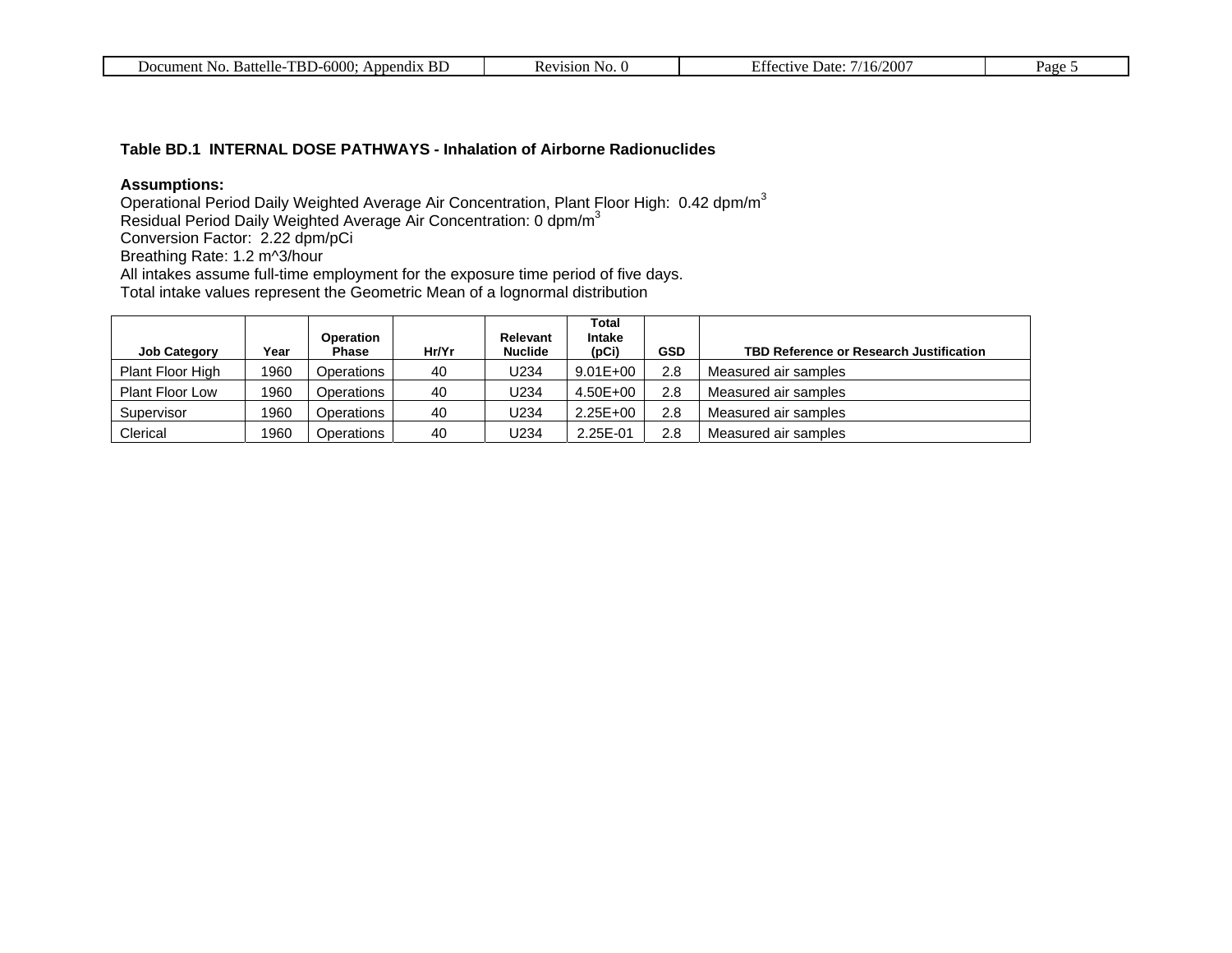| $-600c$<br>TRL.<br><b>Battelle</b><br>Jocument<br>NO.<br>Append <sub>1X</sub><br>н.<br>.<br>- 121. | sion<br>- 190. U | $200^{\circ}$<br>0.01117<br>Date:<br>$\mathbf{h}$<br>2U | Page<br>а. |
|----------------------------------------------------------------------------------------------------|------------------|---------------------------------------------------------|------------|
|----------------------------------------------------------------------------------------------------|------------------|---------------------------------------------------------|------------|

## **Table BD.2 INTERNAL DOSE PATHWAYS - Ingestion of Airborne Radionuclides**

### **Assumptions:**

Air Concentration to Intake Conversion Factor: 3.06E-05 (M^3/d)/(hr/y) - see 7.1.6 TBD-6000 Deposition velocity: 0.00075 m/s Resuspension Factor: 1.00E-06 1/m Total intake values represent the Geometric Mean of a lognormal distribution

| <b>Job Category</b>    | Year | Operation<br><b>Phase</b> | Hr/Yr | Relevant<br><b>Nuclide</b> | <b>Total Intake</b><br>(DCi) | <b>GSD</b> | TBD Reference or Research Justification |
|------------------------|------|---------------------------|-------|----------------------------|------------------------------|------------|-----------------------------------------|
| Plant Floor High       | 1960 | Operations                | 40    | J234                       | 2.30E-04                     | 2.8        | Measured air samples                    |
| <b>Plant Floor Low</b> | 1960 | Operations                | 40    | J234                       | 1.15E-04                     | 2.8        | Measured air samples                    |
| Supervisor             | 1960 | Operations                | 40    | J234                       | 5.75E-05                     | 2.8        | Measured air samples                    |
| Clerical               | 1960 | Operations                | 40    | J234                       | 5.75E-06                     | 2.8        | Measured air samples                    |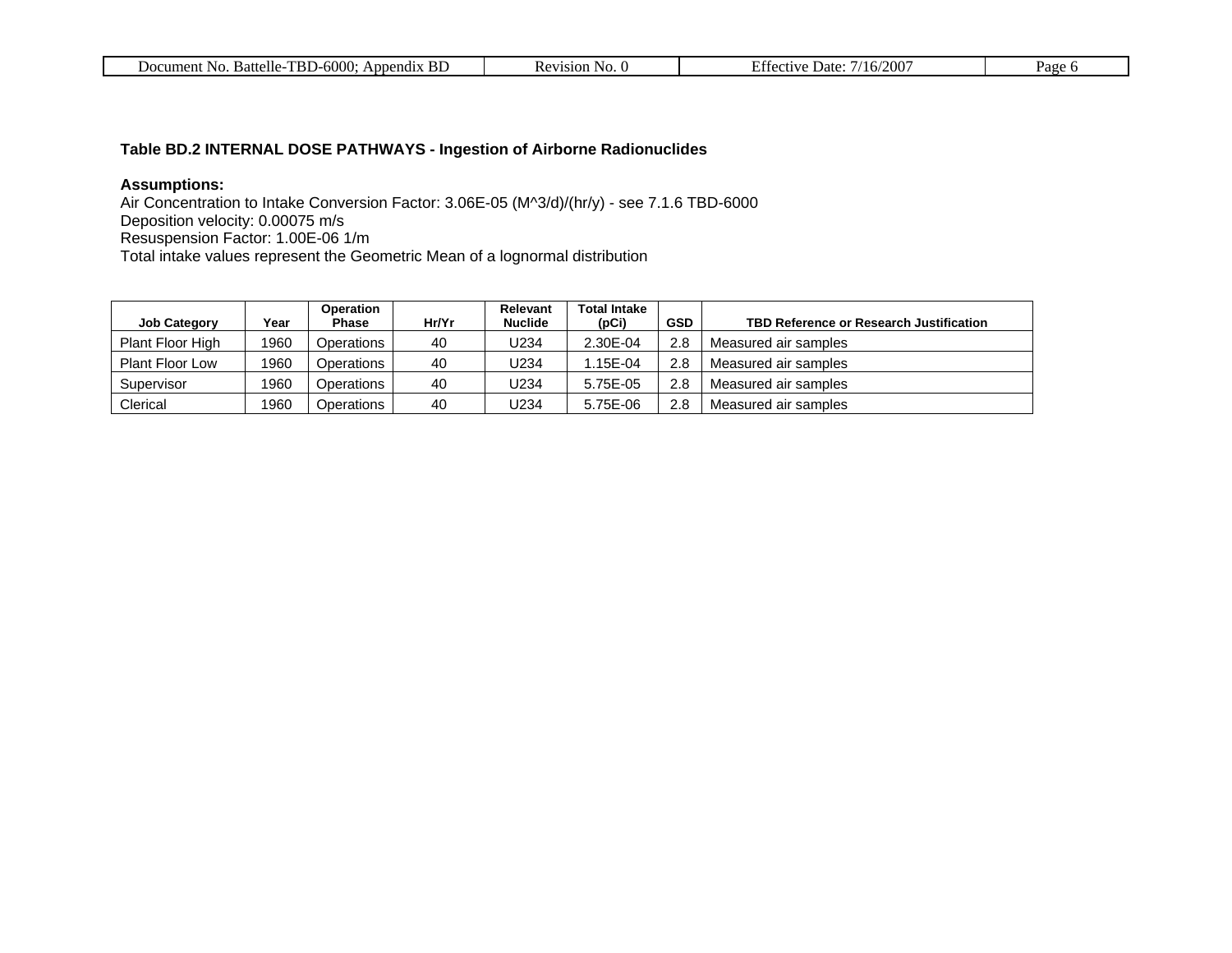| 6000<br>TB).<br>BЕ<br>Append <sub>1X</sub><br>Battelle<br>No.<br>cument<br>Doc | 1810 n<br>N <sub>O</sub><br>$\overline{\phantom{a}}$ | $200^{\circ}$<br>$\Delta$ ctiva<br>Date:<br>16 <sub>l</sub><br>71 I EA . | Page |
|--------------------------------------------------------------------------------|------------------------------------------------------|--------------------------------------------------------------------------|------|
|                                                                                |                                                      |                                                                          |      |

### **Table BD.3 EXTERNAL DOSE PATHWAYS - Whole Body**

## **Asumptions:**

Submersion Dose Conversion Factor: 2.462E-09 mrem/h/dpm/m^3

Deposition velocity: 0.00075 m/s

Contaminated Surface Dose Conversion Factor: 5.615E-10 mrem/h/dpm/m^2

All external dose from estimated exposure to uranium slugs

Residual period: Assume no handling of U metal - only exposure is from residual contamination on floor and in air

| <b>Job Category</b>    | Year | <b>Operation</b><br>Phase | Hr/Yr | <b>Relevant</b><br><b>Nuclide</b> | <b>External</b><br>Whole<br><b>Body</b><br><b>Dose</b><br>(mR) | <b>GSD</b> | <b>TBD Reference or Research Justification</b> |
|------------------------|------|---------------------------|-------|-----------------------------------|----------------------------------------------------------------|------------|------------------------------------------------|
| Plant Floor High       | 1960 | Operations                | 40    | U234                              | $2.10E + 00$                                                   | 5          | Generic Metal TBD, Section 6.3                 |
| <b>Plant Floor Low</b> | 1960 | Operations                | 40    | U234                              | .05E+00                                                        | 5          | Generic Metal TBD, Section 6.3                 |
| Supervisor             | 1960 | Operations                | 40    | U234                              | .05E-01                                                        | 5          | Generic Metal TBD, Section 6.3                 |
| Clerical               | 1960 | Operations                | 40    | U234                              | 2.63E-08                                                       | 5          | Generic Metal TBD, Section 6.3                 |